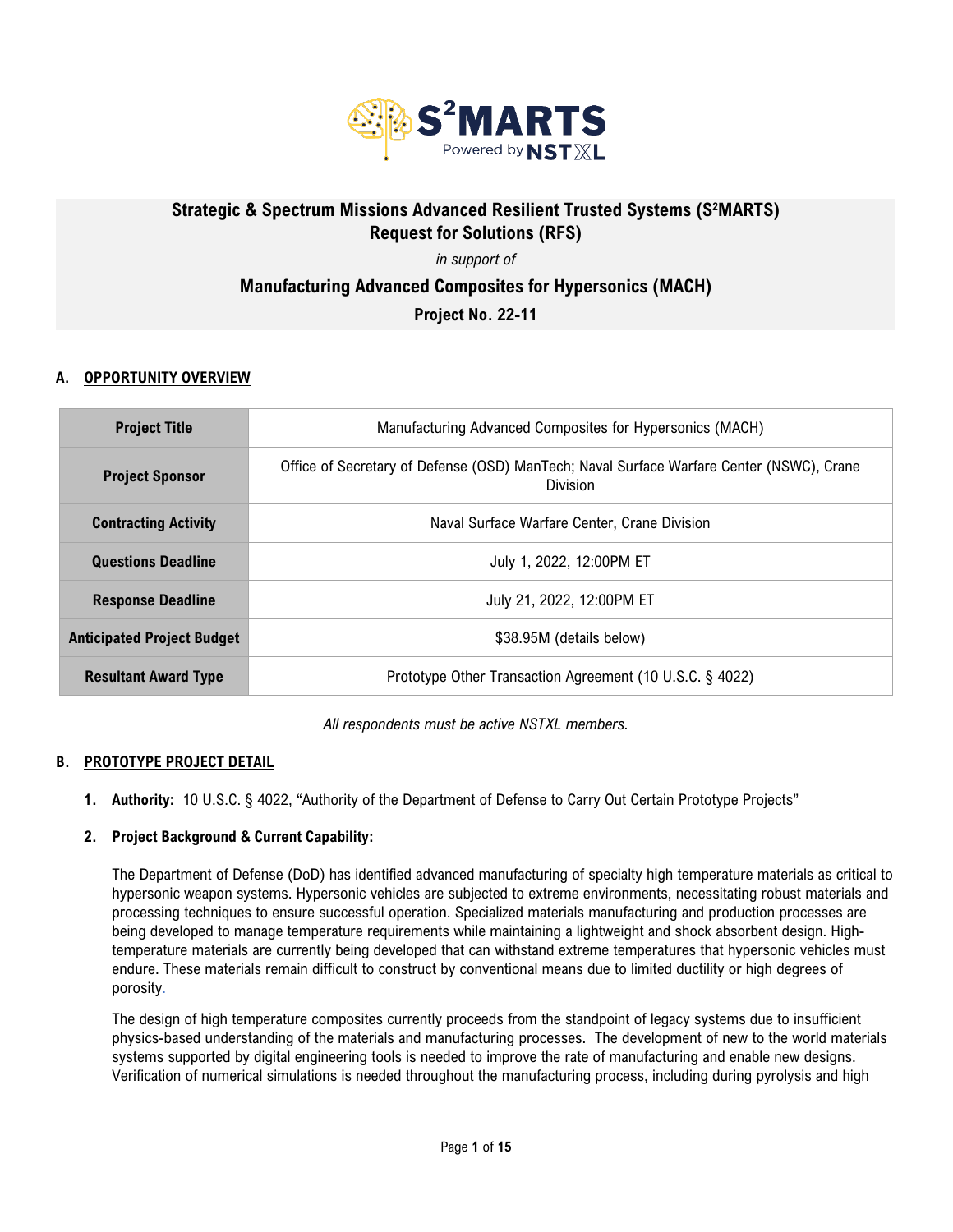temperature heat treatment, to enable refinement of complex numerical simulations and to enable data driven refinement and optimization of the manufacturing process.

Key technical and manufacturing barriers to success for high-rate manufacturing of high temperature composites for hypersonic applications are:

- Insufficient physics-based understanding of both materials and manufacturing processes limits the manufacturer's ability to predict outcomes for new materials, structures, vehicle designs, or manufacturing processes. This is particularly true during pyrolysis and densification, which account for a significant fraction of the total manufacturing time for hypersonic structures. The inability to accurately predict outcomes results in risk-aversion that slows the transition of manufacturing and design innovations.
- Simulation during manufacturing is currently attempted primarily from a top-down approach, with limited understanding of the complex interactions that occur during pyrolysis at the molecular level.
- Closed loop capability to make real-time adjustments during manufacturing is currently very limited due to a lack of in-situ nondestructive evaluation. This results in high defect rates and impedes the potential to optimize manufacturing throughput.
- Collaborative environments that foster partnerships between industry, government and academia, where new and advantageous approaches to manufacturing may be attempted are very limited.
- Collaborative environments for training of a skilled workforce so that new technologies can be transitioned to the defense industrial base are likewise very limited, which slows the adoption of many promising manufacturing innovations.

The creation of complex geometries poses quality and production challenges for manufacturing of high temperature composites. The joining of components having complex geometry leads to undesirable weight and stress concentrations. In the event secondary bonding is utilized, uncertainty in the quality may exist. Additive manufacturing of components; fastener free assembly of complex geometries; and in-situ nondestructive evaluation throughout the manufacturing process in an integrated environment will allow for the development of new and tailored material/structure systems, thereby expanding the design space and enabling efficient development of hypersonic capabilities. Advances in in-situ nondestructive evaluation, hybridized models, machine learning, simulation, control, and design will be applied.

Proof-of-concept manufacturing for unique material systems and joining into hypersonic sub-assemblies will address key issues with hypersonic DoD production and testing. Improved manufacturing approaches will mitigate risks and address fastener free joining of material sets that are relevant to hypersonic applications. Example approaches may include fusion bonding.

An integrated approach between academic, government, and industry partners will ensure the transition of new developments to hypersonic platforms and DoD acquisition programs. The development of novel high temperature materials, processing techniques, predictive software tools, and manufacturing of new designs to enable advancements in high temperature composites will greatly expedite domestic hypersonic manufacturing abilities.

## **3. Desired End-State & Success Criteria:**

The desired end state is a manufacturing proof-of-concept for high-rate production of composite parts and assemblies with complex geometries for hypersonic vehicle applications that produces trusted quality parts with significant reduction in per unit time. There is a need for substantially increased rates of manufacturing for aerospace parts and assemblies made with high temperature composites. Achieving higher rates requires advanced manufacturing methodologies that capitalize on a digital engineering models and simulation across materials development, advanced joining, process automation, and inprocess monitoring for real-time decision-making and process optimization.

This approach will emphasize integration of digital engineering tools, automation, and continuous in-situ evaluation throughout the manufacturing process. The desired end state is a proof of concept for advanced materials development and manufacturing methods applied to high temperature composites having complex geometries. The outcome of this project will be a prototype high-rate manufacturing process and supporting technologies that significantly increases the defense industrial base's capacity for manufacturing hypersonic structures. This project will be performed in a facility designed to foster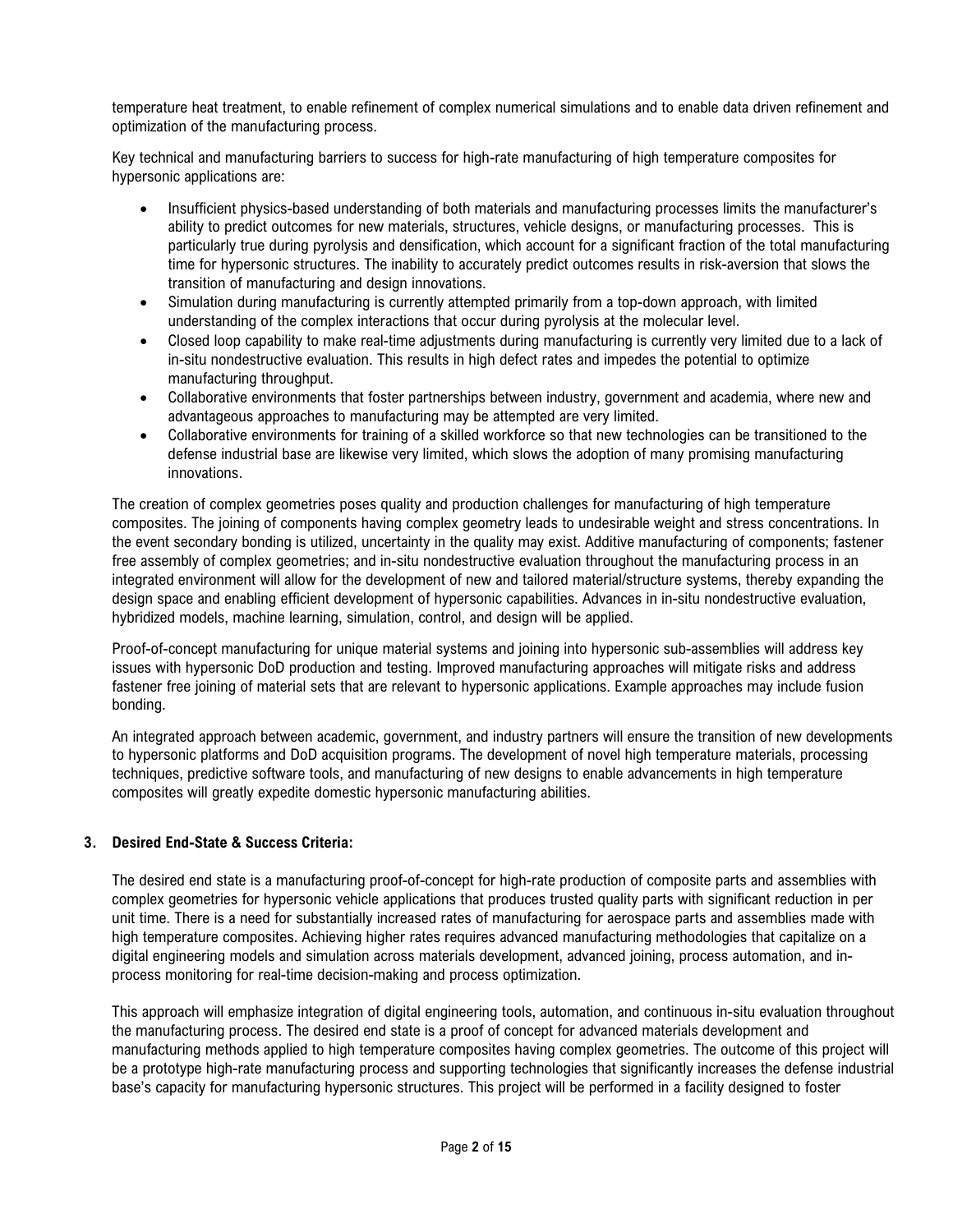partnerships between industry, government, and academia, which is dedicated to advancing U.S.-based manufacturing capabilities for high temperature composites.

Technologies/processes of interest include:

- Advanced nondestructive evaluation to quantify materials and part variability.
- In-situ sensing and evaluation during manufacturing to track the state of the component or system.
- Digital engineering capabilities for advanced manufacturing process prediction and optimization, including: fiber placement; layup for 'green' composite; pyrolysis and other heat treatment; re-infiltration; joining; finishing.
- Calibration and validation of numerical simulations during the manufacturing process.
- Control systems and related process monitoring and data analytics.
- Assessment of the effect of defects to enable real time decision making (e.g., go/no go).
- Domestic integration of processes/manufacturing into manufacturing operations.
- Capability to produce new materials systems that are amenable to high temperature processing.
- Advanced joining methodologies to achieve complex geometries and reduce fastening.
- Automated fiber placement and 3D printing of continuous fiber composites to accommodate large complex geometries and local detailed design features, respectively.

The objective of this effort is for the performer to deliver prototype items using new technical processes, demonstrating increases in manufacturing rate, decreases in defect rate, validated part quality, and cost savings.

#### **Task Area One (\$570,000):**

The Objectives/Success Criteria are:

Trade Study: This task will involve a feasibility analysis in support of the manufacturability of high temperature systems with the potential to significantly reduce manufacturing time and final part defects.

- a. Identify candidate tailored materials for hypersonic vehicles.
- b. Identify and analyze nondestructive evaluation and in-situ sensing capabilities.
- c. Identify and evaluate fastener-free joining of complex geometries.
- d. Identify potential Digital Twin modeling and simulation processes.
- e. Identify and evaluate prototype manufacturing processes.
- f. Identify candidate prototype manufacturing equipment.

#### **Task Area Two (\$15.33M):**

The Objectives/Success Criteria are:

Preliminary design of prototype processes: This task will produce a written report showing the following:

- a. Preliminary design of prototype processes for the automated design, analysis, manufacturing, and prototyping of high temperature composite structures.
- b. Evaluation of physics-based and data-driven modeling, simulation, and process control approaches.
- c. Analysis of Return on Investment (ROI) for increasing throughput/ reducing defects.
- d. Preliminary design of prototype high temperature component test and evaluation apparatus.

This task will also produce a Bill of Materials (BOM) and procurement of selected prototype manufacturing and evaluation equipment, to include any custom design or development.

#### **Task Area Three (\$12.8M):**

The Objectives/Success Criteria are: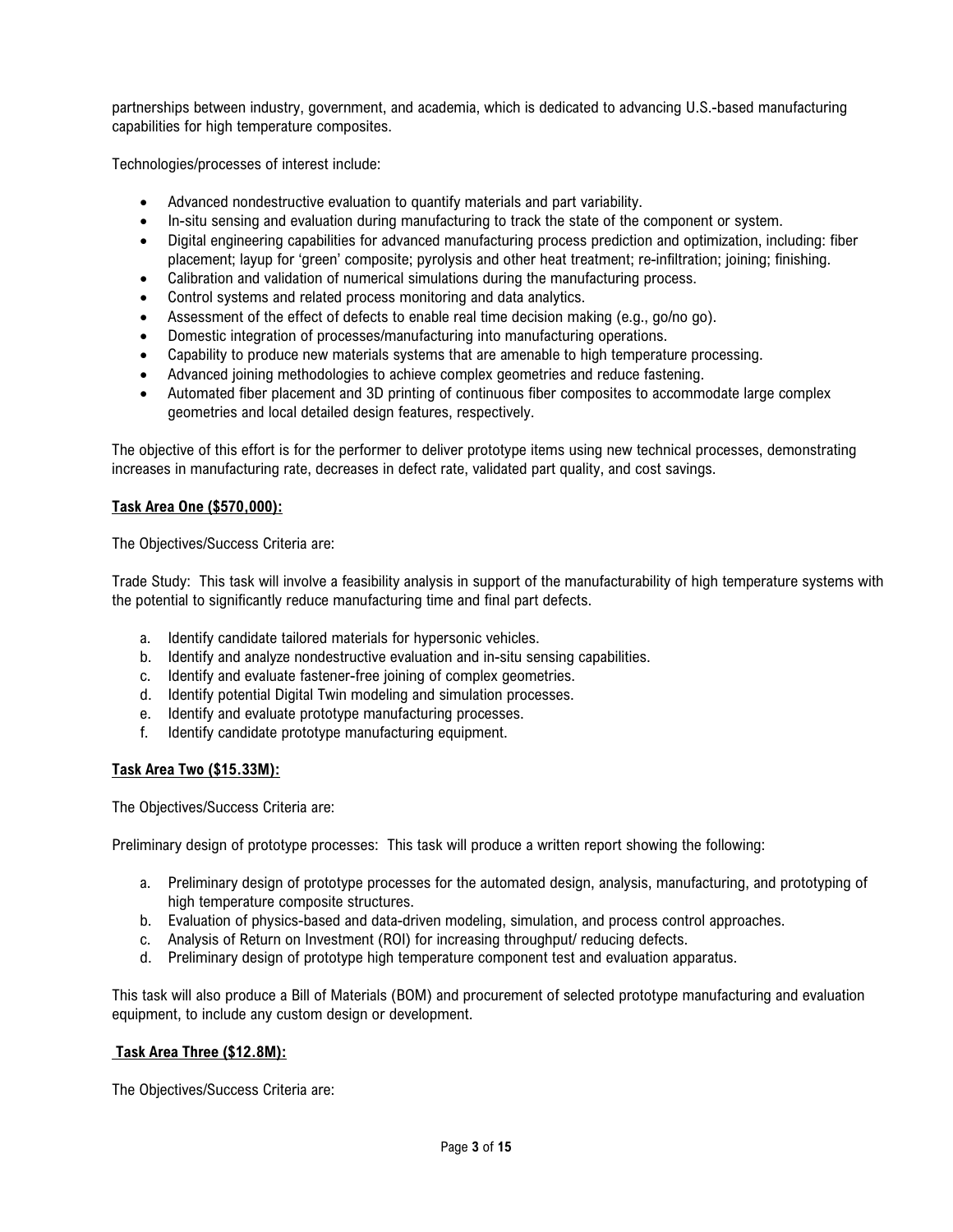- a. Investigation of Tailored Materials: This task will produce a Prototype Material System, resulting from tailored resins research and prototype coupon development.
- b. Evaluation of Prototype Manufacturing Equipment: This task will produce a written report detailing the commissioning and testing of equipment for manufacturing, testing, and evaluation of prototype components.
- c. Algorithms for Process Control: This task will produce software for in-situ sensing and Nondestructive Evaluation (NDE) to develop go/no-go criteria for hypersonic structures throughout the manufacturing process.

#### **Task Area Four (\$10.245M):**

The Objectives/Success Criteria are:

- a. Prototype Sensor and Software Suite: This task will produce software for physics-based and data-driven (in-situ sensing) modeling, simulation, and process control.
- b. Prototype High Temperature Composite Parts: This task will produce physical prototypes of high temperature composite structural components with complex geometries.

Prototype Hypersonic Structure Technology Demonstration: This task will produce physical prototypes of high temperature composite structural assemblies with complex geometries.

#### **4. Potential Follow-On Activity:**

- a. Upon successful completion of this prototype effort, the Government anticipates that a follow-on production effort may be awarded via either contract or other transaction, without the use of competitive procedures if the participants in this transaction successfully complete the prototype project as competitively awarded from this document. The prototype effort will be considered successfully complete upon demonstration of the aforementioned technology objectives.
- b. Successful completion for a specific capability may occur prior to the conclusion of the project to allow the Government to transition that aspect of the prototype project into production while other aspects of the prototype project have yet to be completed.
- c. Requirements of other potential follow-on activities could involve, though not limited to, continued development and baseline management, fielding, sustainment, training, further scaling of the solution, integration of future capabilities, or integration of the solution with other capabilities.

#### **5. Project Deliverables:**

#### **Task Area One: Identification and Development (\$570K)**

| No. | Title                   | <b>Description</b>                                                                                                | Frequency                        | <b>Delivery</b><br><b>Method</b>                 |
|-----|-------------------------|-------------------------------------------------------------------------------------------------------------------|----------------------------------|--------------------------------------------------|
|     | Execution Plan          | Lay out the schedule, milestones and projected hours required<br>for completion. Identify team members/ partners. | One month<br>after award         | Electronic<br>delivery of<br>written<br>document |
|     | <b>Technical Report</b> | Materials. Identify tailored materials for hypersonic vehicles<br>and show feasibility analysis.                  | Fifteen<br>months<br>after award | Electronic<br>delivery of<br>written<br>document |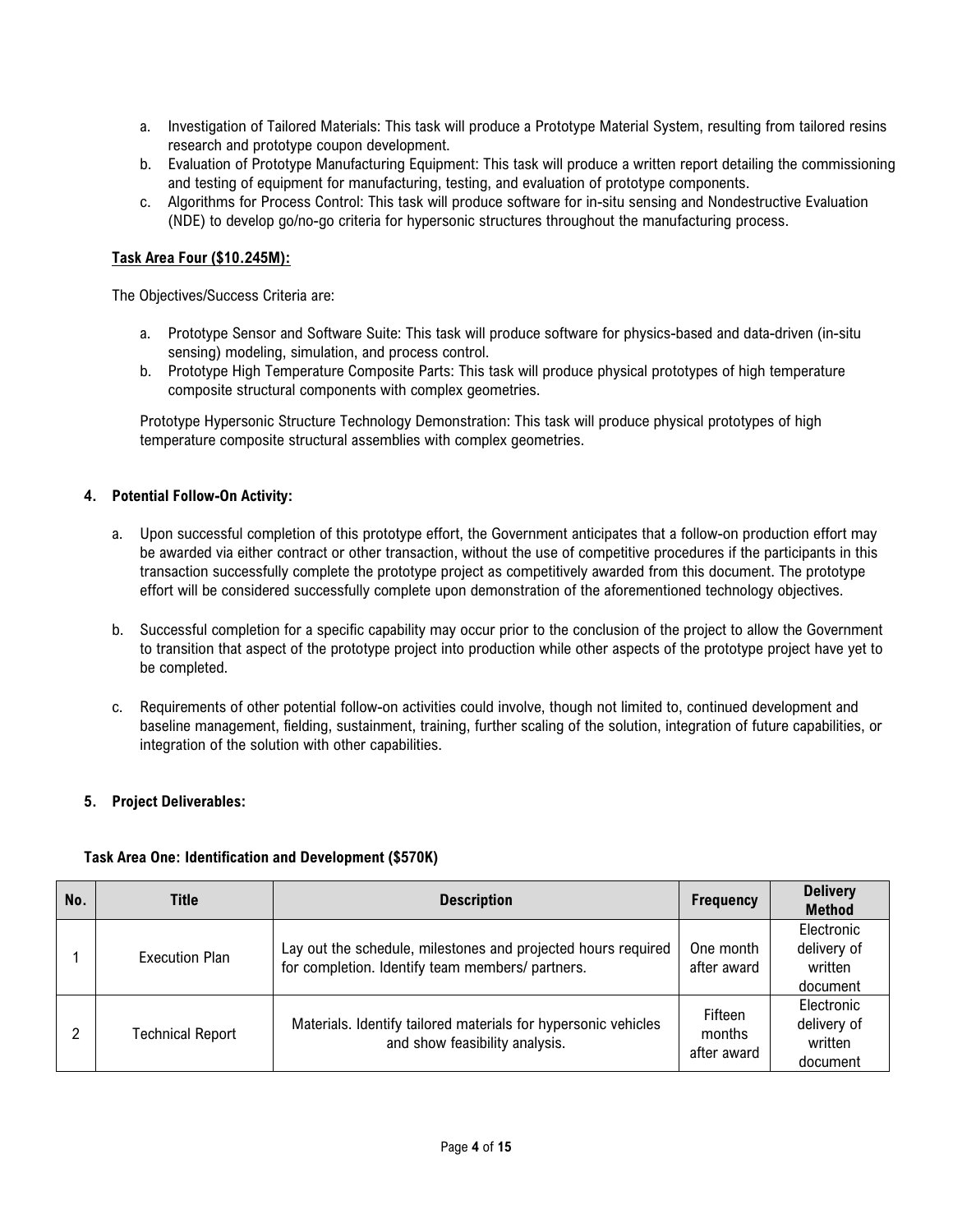| 3 | <b>Technical Report</b>  | Joining. Identify process for fastener-free joining of complex<br>geometries and show feasibility analysis.                                                                                               | Fifteen<br>months<br>after award | Electronic<br>delivery of<br>written<br>document                                    |
|---|--------------------------|-----------------------------------------------------------------------------------------------------------------------------------------------------------------------------------------------------------|----------------------------------|-------------------------------------------------------------------------------------|
| 4 | <b>Technical Report</b>  | Nondestructive Evaluation (NDE). Identify tailored NDE and in-<br>situ sensing capabilities, and show feasibility analysis.                                                                               | Fifteen<br>months<br>after award | Electronic<br>delivery of<br>written<br>document                                    |
| 5 | <b>Technical Report</b>  | Prototype Manufacturing Processes. Identify preliminary<br>design for prototype manufacturing processes, preliminary<br>test and evaluation plan, and team members/collaborative<br>environment partners. | Fifteen<br>months<br>after award | Electronic<br>delivery of<br>written<br>document                                    |
| 6 | <b>Technical Report</b>  | Digital Twin Modeling and Simulation. Identify preliminary<br>design of digital twin modeling and simulation processes/<br>software, and show feasibility analysis.                                       | Fifteen<br>months<br>after award | Electronic<br>delivery of<br>written<br>document                                    |
| 7 | <b>Technical Report</b>  | Equipment. Identify prototype manufacturing equipment, and<br>show preliminary cost and schedule.                                                                                                         | Fifteen<br>months<br>after award | Electronic<br>delivery of<br>written<br>document                                    |
| 8 | <b>Financial Reports</b> | Report of expenditures in relation to spend plan.                                                                                                                                                         | Every two<br>months              | Electronic<br>delivery of<br>written<br>document<br>(PowerPoint,<br>Excel, or Word) |

## **Task Area Two: Design (\$15.335M)**

| No. | <b>Title</b>                                     | <b>Description</b>                                                                                                                                                                      | <b>Frequency</b>                                                                                                                  | <b>Delivery Method</b>                     |
|-----|--------------------------------------------------|-----------------------------------------------------------------------------------------------------------------------------------------------------------------------------------------|-----------------------------------------------------------------------------------------------------------------------------------|--------------------------------------------|
|     | <b>Execution Plan</b>                            | Identify schedule, milestones and projected<br>hours required. Identify team members/partners.                                                                                          | One month after<br>start of Task Area 2                                                                                           | Electronic delivery of<br>written document |
| 2   | Preliminary Design of<br>Prototype Processes     | Preliminary design of prototype processes for<br>the automated design, analysis, manufacturing,<br>and prototyping of high temperature composite<br>structures.                         | Ten months after<br>start of Task Area 2                                                                                          | Electronic delivery of<br>written document |
| 3   | Evaluation of M&S<br>Approach                    | Evaluation of physics-based and data-driven<br>modeling, simulation, and process control<br>approaches, to analyze Return on Investment for<br>increasing throughput/ reducing defects. | Ten months after<br>start of Task Area 2                                                                                          | Electronic delivery of<br>written document |
| 4   | Preliminary Design of<br>Prototype T&E Apparatus | Preliminary design of prototype high<br>temperature component test and evaluation<br>apparatus.                                                                                         | Ten months after<br>award                                                                                                         | Electronic delivery of<br>written document |
| 5   | Prototype Manufacturing<br>Equipment             | Procurement of selected manufacturing and<br>evaluation equipment, including custom design<br>or development.                                                                           | As equipment is<br>developed/<br>delivered<br>(Progress reports<br>every month)<br>NLT 16 months<br>after start of Task<br>Area 2 | Equipment, at<br>contractor site           |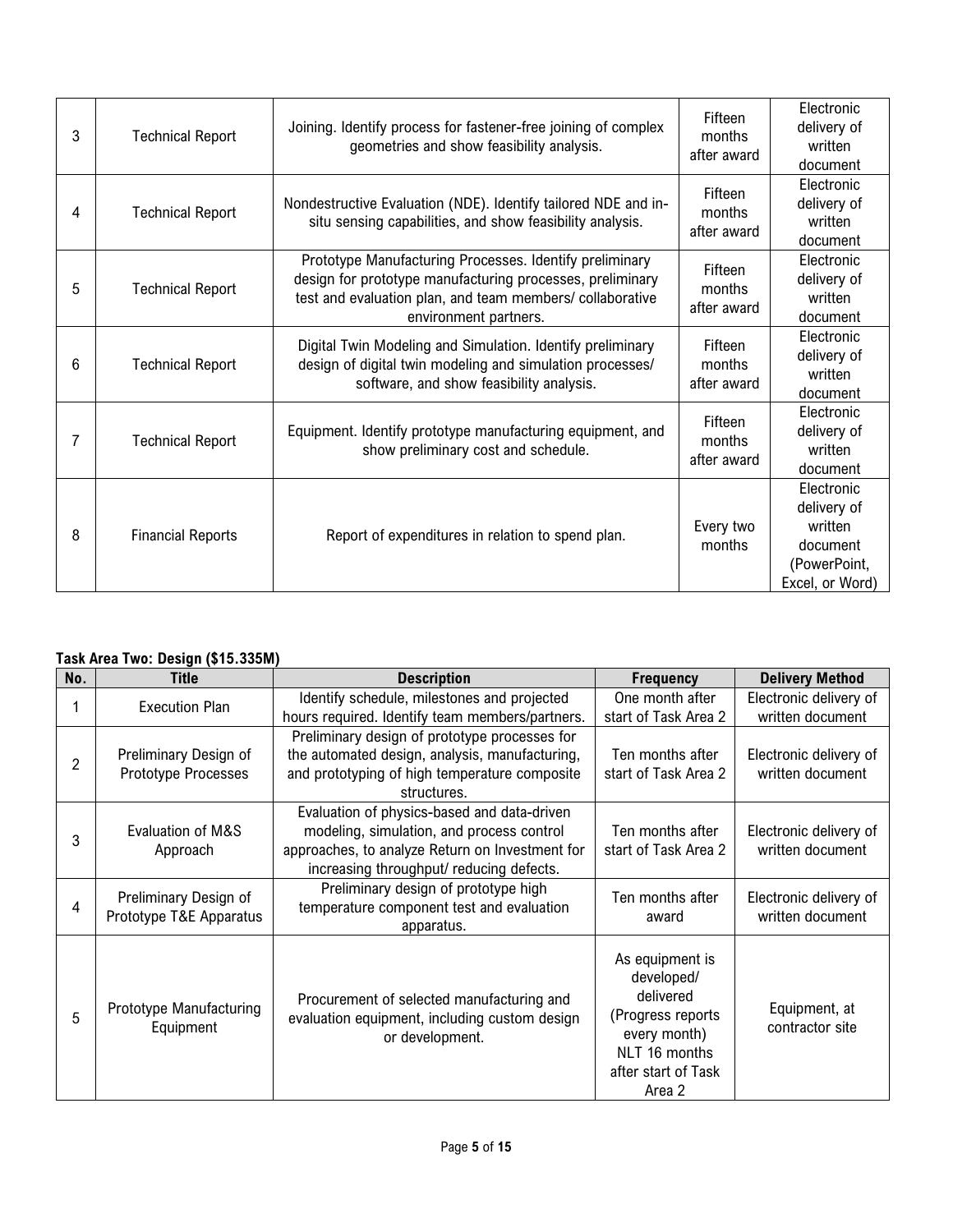| Report of expenditures in relation to spend plan.<br><b>Financial Reports</b><br>Every two months |  |  |  |  | Electronic delivery of<br>written document<br>(PowerPoint, Excel,<br>or Word) |
|---------------------------------------------------------------------------------------------------|--|--|--|--|-------------------------------------------------------------------------------|
|---------------------------------------------------------------------------------------------------|--|--|--|--|-------------------------------------------------------------------------------|

## **Task Area Three: Baseline Prototype Development (\$12.8M)**

| No. | Title                                                            | <b>Description</b>                                                                                                                                                             | <b>Frequency</b>                                 | <b>Delivery Method</b>                                          |
|-----|------------------------------------------------------------------|--------------------------------------------------------------------------------------------------------------------------------------------------------------------------------|--------------------------------------------------|-----------------------------------------------------------------|
|     | <b>Execution Plan</b>                                            | Identify schedule, milestones and projected<br>hours required. Identify team members/partners.                                                                                 | One month after<br>start of Task Area 3          | Electronic delivery of<br>written document                      |
| っ   | <b>Investigation of Tailored</b><br><b>Materials</b>             | Deliver Prototype Material System, resulting<br>from tailored resins research and prototype<br>coupon development.                                                             | Six months after<br>start of Task Area 3         | Prototype materials,<br>at contractor site                      |
| 3   | <b>Evaluation of Prototype</b><br><b>Manufacturing Equipment</b> | Detail the commissioning and testing of<br>equipment for manufacturing, testing and<br>evaluation of prototype components.                                                     | Twelve months<br>after start of Task<br>Area 3   | Electronic delivery of<br>written document                      |
| 4   | <b>Algorithms for Process</b><br>Control                         | Deliver Software for in-situ sensing and<br>Nondestructive Evaluation (NDE) to develop<br>go/no-go criteria for hypersonic structures<br>throughout the manufacturing process. | Eighteen months<br>after start of Task<br>Area 3 | Software                                                        |
| 5   | <b>Financial Reports</b>                                         | Report of expenditures in relation to spend plan.                                                                                                                              | Every two months                                 | Electronic delivery of<br>Power Point/Excel/or<br>Word document |

#### **Task Area Four: Hypersonics Demonstrator (\$10.245M)**

| No. | <b>Title</b>                                                        | <b>Description</b>                                                                                                 | <b>Frequency</b>                                 | <b>Delivery Method</b>                                          |
|-----|---------------------------------------------------------------------|--------------------------------------------------------------------------------------------------------------------|--------------------------------------------------|-----------------------------------------------------------------|
|     | <b>Execution Plan</b>                                               | Identify schedule, milestones and projected<br>hours required. Identify team members/partners.                     | One month after<br>start of Task Area 4          | Electronic delivery of<br>Written document                      |
|     | Prototype Sensor and<br>Software Suite                              | Deliver Physics-based and data- driven (in-situ<br>sensing) modeling, simulation, and process<br>control software. | Six months after<br>start of Task Area 4         | Software                                                        |
| 3   | Prototype High<br>Temperature Composite<br>Parts                    | Deliver Physical prototypes of high temperature<br>composite structural components with complex<br>geometries.     | Twelve months<br>after start of Task<br>Area 4   | Prototype<br>components                                         |
| 4   | Prototype Hypersonic<br><b>Structure Technology</b><br>Demonstrator | Physical prototypes of high temperature<br>composite structural assemblies with complex<br>geometries.             | Eighteen months<br>after start of Task<br>Area 4 | Prototype assemblies                                            |
| 5   | <b>Financial Reports</b>                                            | Report of expenditures in relation to spend plan.                                                                  | Every two months                                 | Electronic delivery of<br>Power Point/Excel/or<br>Word document |

#### **6. Anticipated Budget**

#### \$ 38.95 Million across all awards

This value represents what is currently available for the subject project at the time of RFS release. This value is subject to change and is being provided for planning purposes only.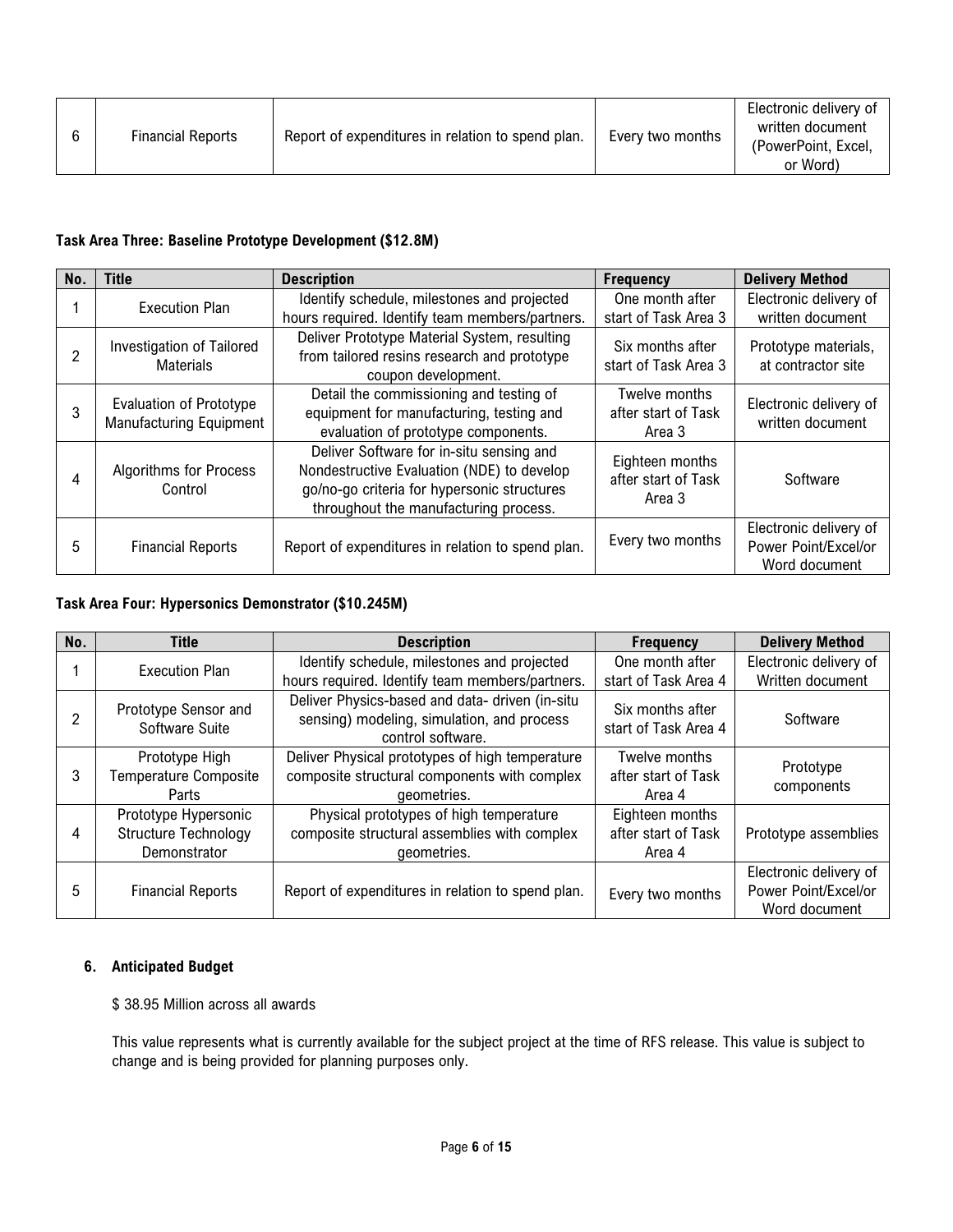Respondents are encouraged to clearly explain how much of their solution can be developed for the advertised amount. Capabilities or project phases that will require additional funding beyond the project budget must be identified as such.

#### **7. Anticipated Number of Awards**

The Government intends to award at least one (1) Other Transaction Agreements on a fixed-price basis with payable milestones and supporting cost data as a result of this RFS. Please note, more than one award may be issued if determined to be in the Government's best interest. The Government also reserves the right to execute fewer awards than anticipated, select aspects of a proposal for award, or not select any of the solutions proposed.

Partial responses addressing only a subset of the project's overall objectives are permitted for this effort.

#### **8. Supporting Attachments:**

- a. Mandatory Section 889 Representation
- b. DD254
- c. DoD Program Manager Guidebook for Integrating the Cybersecurity Risk Management Framework in the System Acquisition Lifecycle (https://www.dau.edu/tools/t/DoD-Program-Manager-Guidebook-for-Integrating-the-Cybersecurity-Risk-Management-Framework-(RMF)-into-the-System-Acquisition-Lifecycle
- d. Cybersecurity Test and Evaluation Guidebook (https://www.dau.edu/cop/test/DAU%20Sponsored%20Documents/Cybersecurity-Test-and-Evaluation-Guidebook-Version2-change-1.pdf )

#### **C. SECURITY INFORMATION & RESTRICTIONS**

**1.** This RFS, to include attachments, has been released in accordance with {input correct choice & modify as necessary}

Distribution Statement A: Approved for public release

- **2.** Security classification & other restrictions:
	- Awardees/Prototype Level Performers must hold an active **Secret** Facility Clearance, at the time of **Award for Task Area Three.**
	- Awardee/Performer personnel must hold an active **Secret** clearance at the time of **Award for Task Area Three.**
	- Respondents are restricted to domestic, United States based companies only.
	- A DD Form 2345 is required at the time of Task Area Two completion. Instructions related to the DD Form 2345 are included as Attachment B.
	- Compliance with International Traffic in Arms Regulation (22 C.F.R. §§ 120-130) is required no later than at award.
	- A DD Form 254 will be executed at award and flowed down to the selected performer(s) at the **Secret** level.
	- By submitting a response, respondents shall certify whether covered telecommunications equipment or services **will or will not** be included as a part of its offered products or services to the Government in the performance of this effort.

RFS Attachment 1 includes additional detail regarding the representation which must be signed and returned with any submissions.

#### **What is included under "covered telecommunications equipment or services"?**

 Telecommunications equipment produced by Huawei Technologies Company or ZTE Corporation (or any subsidiary or affiliate of such entities);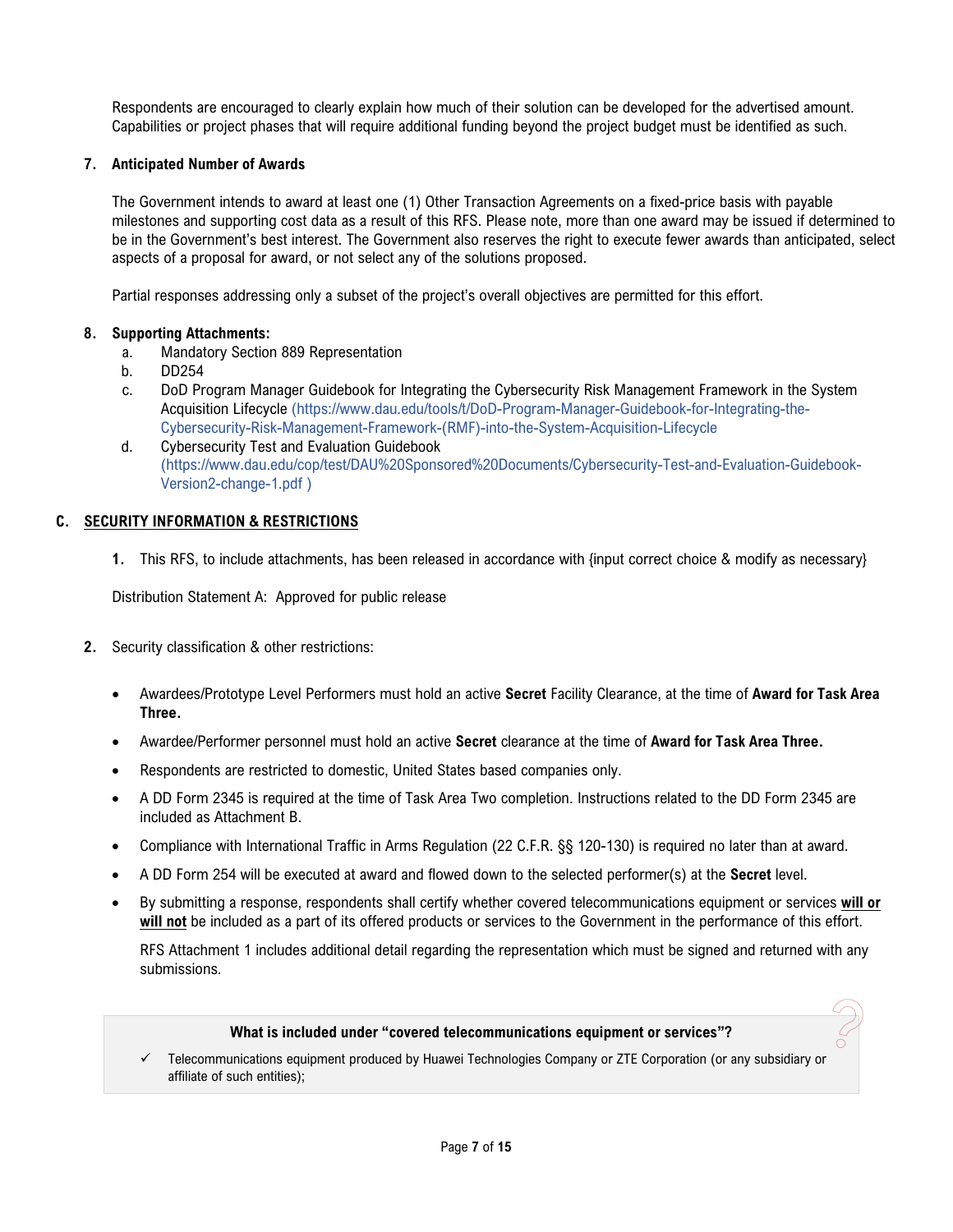- For the purpose of public safety, security of Government facilities, physical security surveillance of critical infrastructure, and other national security purposes, video surveillance and telecommunications equipment produced by Hytera Communications Corporation, Hangzhou Hikvision Digital Technology Company, or Dahua Technology Company (or any subsidiary or affiliate of such entities);
- $\checkmark$  Telecommunications or video surveillance services provided by such entities or using such equipment; or
- $\checkmark$  Telecommunications or video surveillance equipment or services produced or provided by an entity that the Secretary of Defense, in consultation with the Director of National Intelligence or the Director of the Federal Bureau of Investigation, reasonably believes to be an entity owned or controlled by, or otherwise connected to, the government of a covered foreign country.
- **3.** All respondents/prospective performers must be compliant with the following:
	- DoDI 8582.01, "Security of Unclassified DoD Information on Non-DoD Information Systems" and DoDM 5200.01 Volume 3, "DoD Information Security Program: Controlled Unclassified Information".
	- NIST SP 800-171, "Protecting Controlled Unclassified Information in Non-Federal Information Systems and Organizations"
	- Research findings and technology developments arising from the resulting proposed solution may constitute a significant enhancement to the national defense and to the economic vitality of the United States. As such, in the conduct of all work related to this effort, the selected performer must comply strictly with the International Traffic in Arms Regulation (22 C.F.R. §§ 120-130), the National Industrial Security Program Operating Manual (DoD 5220.22-M) and the Department of Commerce Export Regulation (15 C.F.R. §§ 730-774).

#### **D. DESIRED LEVEL OF DATA RIGHTS**

 $\Box$  Unlimited rights: The right to use, modify, reproduce, perform, display, release, or disclose technical data in whole or in part, in any manner, and for any purpose whatsoever, and to have or authorize others to do so.

 $\boxtimes$  Government Purpose Rights: The right to use, modify, reproduce, release, perform, display, or disclose technical data within the Government without restriction. This also includes the rights to release or disclose technical data outside the Government and authorize persons to whom release or disclosure has been made to use, modify, reproduce, release, perform, display, or disclose technical data for United States government purposes. This level of restriction is set at five-years but may be negotiated & tailored to a specific project. The five-year period, or such other period that may be negotiated, would commence upon execution of the agreement that required development of the items, components, or processes or creation of the data. The performer will have the exclusive right, including the right to license others, to use technical data in which the Government has obtained government purpose rights under this agreement for any commercial purpose during the five-year period. Upon expiration of the five-year period (or other negotiated length of time), the Government will receive unlimited rights in the technical data and computer software.

 $\Box$  Limited rights: The rights to use, modify, reproduce, release, perform, display, or disclose technical data, in whole or in part, within the Government. The Government may not, without the written permission of the party asserting limited rights, release or disclose the technical data outside the Government, use the technical data for manufacture, or authorize the technical data to be used by another party, except that the Government may reproduce, release, or disclose such data or authorize the use or reproduction of the data by persons outside the Government if—

- (i) The reproduction, release, disclosure, or use is—
- (A) Necessary for emergency repair and overhaul; or
- (B) A release or disclosure to—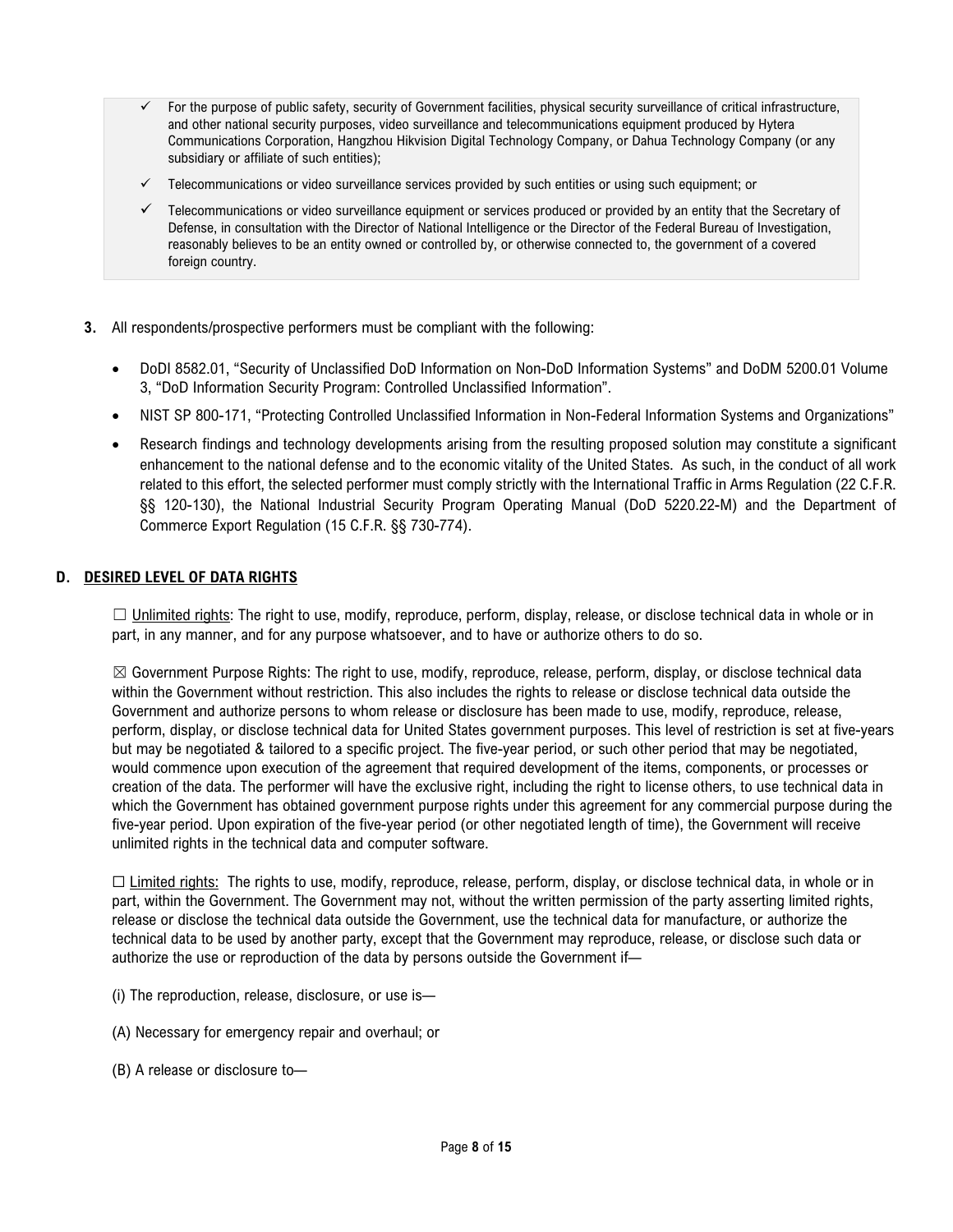(1) A covered Government support contractor in performance of its covered Government support contract for use, modification, reproduction, performance, display, or release or disclosure to a person authorized to receive limited rights technical data; or (2) A foreign government, of technical data other than detailed manufacturing or process data, when use of such data by the foreign government is in the interest of the Government and is required for evaluation or informational purposes;

(ii) The recipient of the technical data is subject to a prohibition on the further reproduction, release, disclosure, or use of the technical data; and

(iii) The contractor or subcontractor asserting the restriction is notified of such reproduction, release, disclosure, or use.

 $\Box$  Other – Customized Level of Rights:

## **E. PROCESS OVERVIEW & INSTRUCTIONS**

#### **1. Submission Process for Questions & Proposals**

**a.** Questions

To submit any questions, visit the opportunities page at www.nstxl.org/opportunities, select the "Current" tab, locate the respective project, and select "Submit a Question". Please refer to Page 1 for associated deadlines.

**b.** Proposals

To submit your proposal, visit the opportunities page at www.nstxl.org/opportunities, select the "Current" tab, locate the respective project, and select the "Submit Proposal" link. You must have an active account and be logged-in to submit your response.

Respondents are solely responsible for the timeliness of their submission and are cautioned that late submissions will not be accepted for evaluation. It is strongly recommended that interested parties submit their proposal as early as possible to uncover any potential technical or account issues. Please notify NSTXL immediately (membership@nstxl.org) if technical issues occur during the submission process and/or if confirmation related to membership status is required. Please refer to Page 1 for associated deadlines.

#### **2. Proposal Structure & Assessment Methodology**

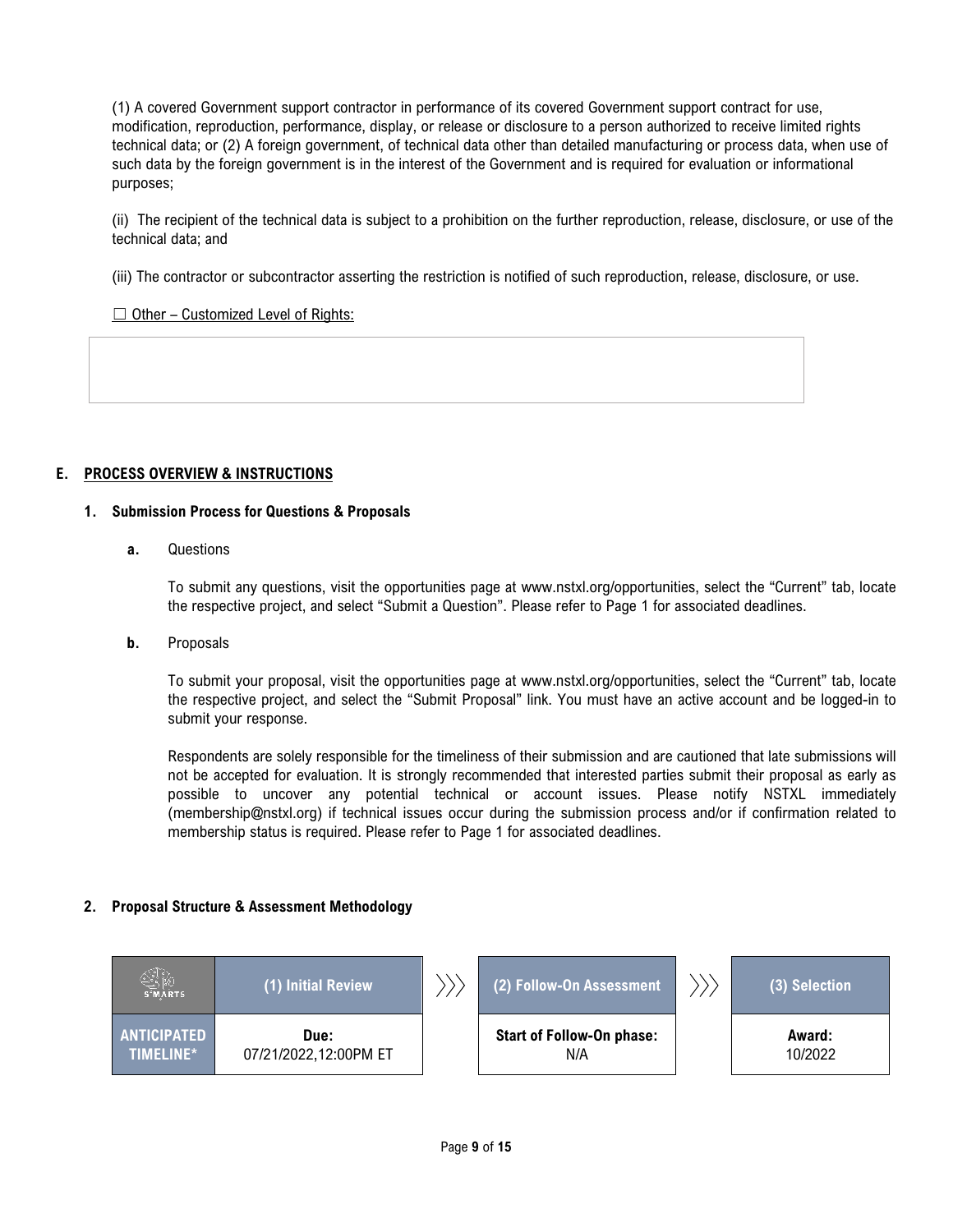|                  | <b>Written Proposal</b>                                                                                                              | N/A<br>Details will be provided to                                                                                               |  |                           |
|------------------|--------------------------------------------------------------------------------------------------------------------------------------|----------------------------------------------------------------------------------------------------------------------------------|--|---------------------------|
| <b>TECHNICAL</b> | Page Limit: 30 pages                                                                                                                 | Government-selected                                                                                                              |  |                           |
|                  | <b>Format: MS Word and/or</b><br>Adobe PDF                                                                                           | respondents identified for<br>additional exchanges with the<br>Government.                                                       |  | <b>Award of Prototype</b> |
|                  | <b>Standard Price Proposal</b>                                                                                                       | N/A                                                                                                                              |  | <b>Level Project</b>      |
| <b>PRICE</b>     | Page Limit: 10 pages<br><b>Format:</b> MS Excel for pricing<br>information; MS Word and/or<br>Adobe PDF for supporting<br>narratives | Details will be provided to<br>Government-selected<br>respondents identified for<br>additional exchanges with the<br>Government. |  |                           |

*\*Anticipated dates are subject to change and are provided for planning purposes only.*

NSTXL will notify & invite Government-selected respondents to participate in a follow-on assessment/downselect pending the outcome of the Government's review of initial responses. Additional detail regarding the follow-on assessment will be provided at that time. Respondents who are not selected for follow-on assessments will also be notified of their status accordingly.

## **3. Format Detail**

- **a.** 12-point font (or larger) for all response narratives; smaller type may be used in figures and tables but must be clearly legible.
- **b.** Page size of 8.5 x 11 inches.
- **c.** The following items are not included within the page count: Cover page, Table of Contents, supporting Foreign Owned, Controlled, or Influenced (FOCI) documentation, Section 889 Representation, and the Task Description Document/Statement of Work.

## **4. Contents of Response (Cover Page, Technical Response, Price Response)**

- **a.** Proposal Cover Pages **must** identify the following:
	- Company name
	- Confirmation of active NSTXL Membership (e.g., "Verified NSTXL Member")

*Reminder: Contact membership@nstxl.org with any questions or requests for confirmation.*

- Commercial and Government Entity (CAGE) Code (if available)
- Level of facility clearance (if available)
- Street Address
- Primary Point of Contact (with title, email address and phone number)
- Government Cognizant Security Office (CSO) responsible for monitoring the company's National Industrial Security Program Standards compliance (with address, email address and phone number)
- Company's security officer point of contact (with title, email address and phone number)
- All locations where work will be performed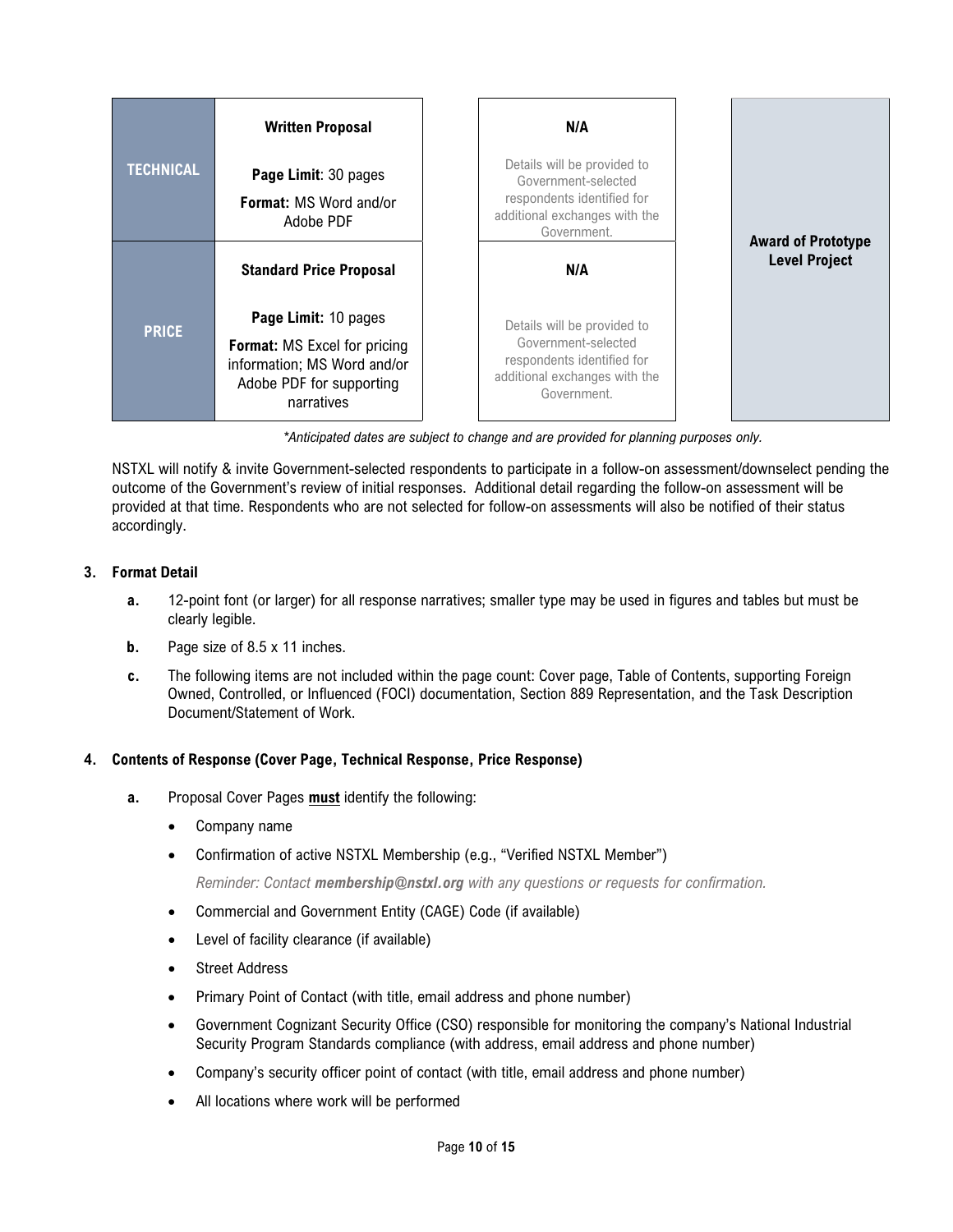- Business Size
- Business Type (Traditional or Non-Traditional)
- Status of U.S. ownership
- If the proposed approach requires any exceptions to this RFS
- If the proposed approach addressed all RFS objectives or a partial subset of the RFS objectives
- The applicable 10 U.S.C. § 4022 eligibility criteria (select **one** of the following)
	- There is at least one nontraditional defense contractor or nonprofit research institution participating to a significant extent in the project;
	- All significant participants in the transaction other than the Federal Government are small businesses (including small businesses participating in a program described under section 9 of the Small Business Act (15 U.S.C. § 638)) or nontraditional defense contractors; OR
	- At least one third of the total cost of the project is to be provided by sources other than the Federal Government.

#### **What is a nontraditional defense contractor?**

An entity that is not currently performing and has not performed, for at least the one-year period preceding the solicitation of sources by the Department of Defense for the procurement or transaction, any contract or subcontract for the Department of Defense that is subject to full coverage under the cost accounting standards (CAS).

*Review 48 CFR § 9903.201-1 for a list of CAS exemptions.*

| <b>TOPIC</b>                                                        | <b>INSTRUCTIONS</b>                                                                                                                                                                                                                                                                                                                                                                                                                                                                                                                                                                                                                                                                                                                                                                                                                                                                                                                                                                                                             |
|---------------------------------------------------------------------|---------------------------------------------------------------------------------------------------------------------------------------------------------------------------------------------------------------------------------------------------------------------------------------------------------------------------------------------------------------------------------------------------------------------------------------------------------------------------------------------------------------------------------------------------------------------------------------------------------------------------------------------------------------------------------------------------------------------------------------------------------------------------------------------------------------------------------------------------------------------------------------------------------------------------------------------------------------------------------------------------------------------------------|
| <b>Solution</b><br>Narrative &<br><b>Project</b><br><b>Schedule</b> | Respondents must identify significant assumptions that influenced technical aspects the proposed solution<br>$\bullet$<br>and/or any assumptions that may affect technical performance in the future<br>Describe the approach used to design/deliver a unique prototype solution for the prototype technology<br>objectives.<br>Include a discussion on schedule and the timing of all project deliverable(s) and other critical milestones<br>$\bullet$<br>Responses that only address a critical element of the total solution being sought, often referred to as a "partial<br>solution", must be clearly identified as such.<br>If the proposed approach will require exception to any aspect of this solicitation, to include attachments,<br>$\bullet$<br>respondents must clearly identify those exceptions within the Technical Volume of their response. All<br>respondents are encouraged to review the baseline S <sup>2</sup> MARTS Performer's Agreement available within the<br>NSTXL Members Portal (nstxl.org). |
| <b>Team Overview</b>                                                | Identify each subcontractor and include the following:                                                                                                                                                                                                                                                                                                                                                                                                                                                                                                                                                                                                                                                                                                                                                                                                                                                                                                                                                                          |

#### **b.** Technical responses must address the following topics: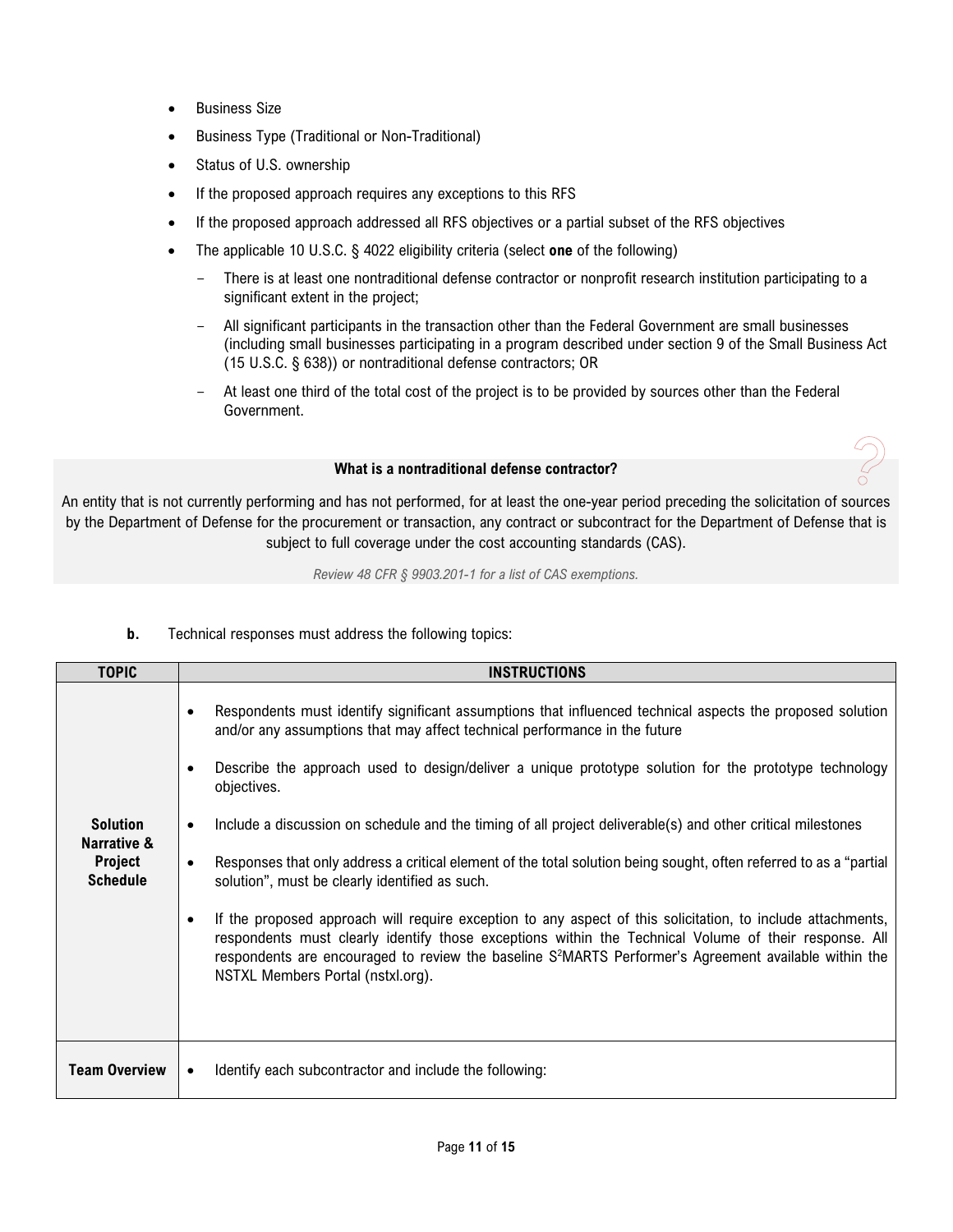|                                                                                                  | Summary of their role in support of the proposed concept                                                                                                                                                                                                                                                                |
|--------------------------------------------------------------------------------------------------|-------------------------------------------------------------------------------------------------------------------------------------------------------------------------------------------------------------------------------------------------------------------------------------------------------------------------|
|                                                                                                  | Commercial and Government Entity (CAGE) Code (if available)                                                                                                                                                                                                                                                             |
|                                                                                                  | Level of Facility Clearance (if available)                                                                                                                                                                                                                                                                              |
|                                                                                                  | Address                                                                                                                                                                                                                                                                                                                 |
|                                                                                                  | Point of contact (with title, email address and phone number)                                                                                                                                                                                                                                                           |
|                                                                                                  | <b>Business size</b>                                                                                                                                                                                                                                                                                                    |
|                                                                                                  | <b>Business Type (Traditional or Nontraditional)</b>                                                                                                                                                                                                                                                                    |
|                                                                                                  | Status of U.S. ownership                                                                                                                                                                                                                                                                                                |
|                                                                                                  | Reminder: The responsibility to provide ample proof regarding nontraditional participation to a significant                                                                                                                                                                                                             |
|                                                                                                  | extent lies with the respondent and has a direct correlation to award eligibility.                                                                                                                                                                                                                                      |
|                                                                                                  |                                                                                                                                                                                                                                                                                                                         |
|                                                                                                  | The rights offered should be displayed in a manner that allows for ease of discussion in determining trade-<br>$\bullet$<br>offs and potential options for long-term sustainability of the deliverables of this effort.                                                                                                 |
|                                                                                                  | If rights are being asserted at a level less than the Government's desired level, respondents must provide<br>$\bullet$<br>detail explaining the specific rationale for the assertion.                                                                                                                                  |
| <b>Level of Data</b><br><b>Rights Proposed</b>                                                   | Any items previously developed with federal funding (and utilized in support of the proposed solution) should<br>$\bullet$<br>clearly identify all individual components funded by the Government and the recipient of the deliverables.                                                                                |
|                                                                                                  | If commercial software is proposed as part of the prototype solution, all applicable software licenses must be<br>$\bullet$<br>identified and included with the response. Note that any software license term or condition inconsistent with<br>federal law will be negotiated out of the license.                      |
|                                                                                                  | Provide rationale to support the specific eligibility condition that permits award of an Other Transaction to the<br>$\bullet$<br>proposed performer/team.                                                                                                                                                              |
| <b>Explanation</b><br><b>Supporting</b><br><b>Eligibility for</b><br>Award of a<br>Prototype OTA | The responsibility to provide ample proof regarding nontraditional defense contractor participation to a<br>$\bullet$<br>significant extent; small business or nontraditional defense contractor status; or any cost sharing arrangement<br>lies with the respondent and has a direct correlation to award eligibility. |
|                                                                                                  | <b>Questions regarding eligibility?</b><br>Contact NSTXL and/or review 10 USC 4022 and the DoD Other Transaction Guide for additional information.                                                                                                                                                                      |
| Foreign Owned,<br>Controlled, or<br><b>Influenced</b>                                            | Identify if the primary performer and/or any sub-performers (to include vendors, suppliers, subcontractors,<br>$\bullet$<br>and teaming partners) are considered under FOCI.                                                                                                                                            |
| (FOCI)<br><b>Information</b><br>(if applicable)                                                  | <b>Supporting documentation may include but is not limited to:</b><br>Standard Form 328 (Certificate Pertaining to Foreign Interest); Listing of Key Management Personnel; an<br>Organizational Chart; Security Control Agreements: Special Security Agreements; and Proxy Agreements or<br>Voting Trust Agreements.    |
|                                                                                                  |                                                                                                                                                                                                                                                                                                                         |
| <b>Government</b><br><b>Furnished</b><br><b>Support</b>                                          | Identify if the proposed solution will be dependent on Government Furnished Property (GFP) or other forms<br>$\bullet$<br>of Government support (i.e. information, schematics, laboratory, or facility access).                                                                                                         |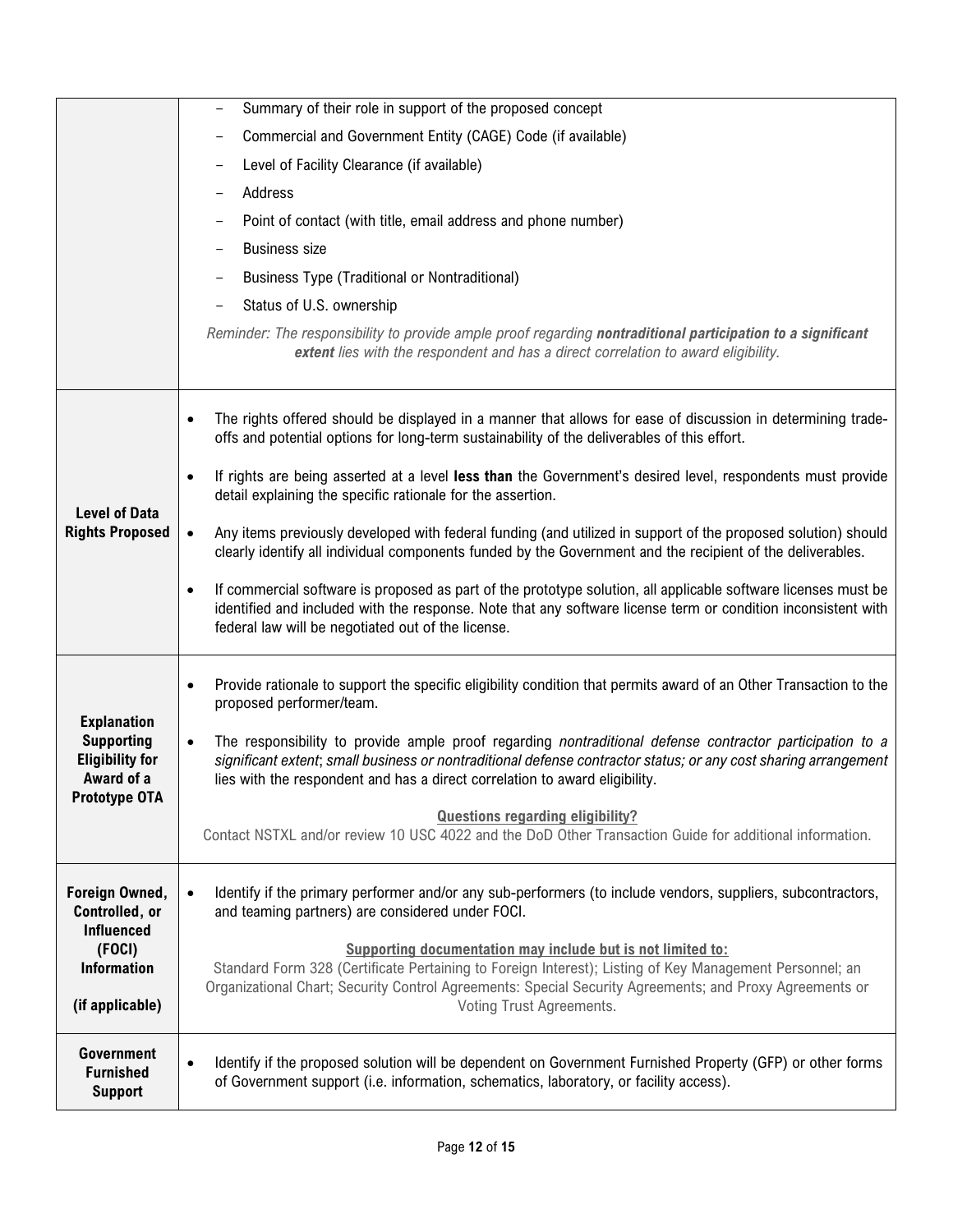|                                                                                      | If the solution is dependent on the Government furnishing specific information or items, describe the impact<br>$\bullet$<br>to the solution if the request cannot be met.<br>All GFP proposed and/or required for the respondent to perform this effort shall provide documentation that<br>$\bullet$<br>the proposed Government property usage has been approved by the cognizant Contracting Officer or<br>Agreements Officer.                                                                                                                                                                                                                                                                                                                                                                                                                                                                                                                                                                                                                                                                                                                                                    |
|--------------------------------------------------------------------------------------|--------------------------------------------------------------------------------------------------------------------------------------------------------------------------------------------------------------------------------------------------------------------------------------------------------------------------------------------------------------------------------------------------------------------------------------------------------------------------------------------------------------------------------------------------------------------------------------------------------------------------------------------------------------------------------------------------------------------------------------------------------------------------------------------------------------------------------------------------------------------------------------------------------------------------------------------------------------------------------------------------------------------------------------------------------------------------------------------------------------------------------------------------------------------------------------|
| <b>Compliance</b>                                                                    | Respondents must address each mandatory restriction/requirement identified within this RFS and explain<br>$\bullet$<br>how each regulation or standard is currently or will be met.<br>Note: If exceptions to any of the restrictions/compliance requirements exist, respondents must<br>$\checkmark$<br>fully explain the basis for the exception and how any correlating risk will be mitigated.<br>In addition to the mandatory representation included as Attachment 1, respondents must include the<br>$\bullet$<br>following statement within the Compliance section (with the applicable answer checked):<br>"[Company Name] represents that it [ ] will, [ ] will not provide covered telecommunications equipment or<br>services to the Government in the performance of any contract, subcontract or other contractual instrument<br>resulting from this solicitation."<br>Note: If your company will provide covered telecommunications equipment or services, please<br>$\checkmark$<br>contact S2MARTS@nstxl.org for additional mandatory disclosures that must be completed &<br>submitted with your response (at least 72 hours in advance of the response deadline). |
| <b>Organizational</b><br><b>Conflicts of</b><br><b>Interest</b><br>(OCI)             | All responses must disclose and address potential conflicts of interest and any proposed mitigation<br>$\bullet$<br>If OCIs are not present, respondents must include a statement within the Technical Volume that no OCIs are<br>$\bullet$<br>present.                                                                                                                                                                                                                                                                                                                                                                                                                                                                                                                                                                                                                                                                                                                                                                                                                                                                                                                              |
| <b>Task</b><br><b>Description</b><br>Document/<br><b>Statement of</b><br><b>Work</b> | Provide a Task Description Document (TDD) outlining the project tasks to be performed along with schedule<br>$\bullet$<br>milestones and delivery dates required for successful completion.<br>It is anticipated that, if selected, the proposed TDD will be incorporated into the resultant prototype-level<br>$\bullet$<br>Project Order, similar to a Statement of Work (SOW).<br>Respondents are encouraged to be concise but thorough when outlining their TDD/SOW. The TDD/SOW<br>$\bullet$<br>may be submitted as an appendix or a separate file as part of the proposal.                                                                                                                                                                                                                                                                                                                                                                                                                                                                                                                                                                                                     |

#### **5. Contents of Pricing Response**

Note: The Government reserves the right to seek additional detail related to pricing if a conclusive fair & reasonable determination cannot be achieved. Respondents are encouraged to provide thorough & detailed responses (to the maximum extent practicable) to reduce likelihood of schedule delays and increase the Government's understanding of the proposed concept.

| TOPIC                            | <b>INSTRUCTIONS</b>                                                                                                                                                                                                                                                                                            |
|----------------------------------|----------------------------------------------------------------------------------------------------------------------------------------------------------------------------------------------------------------------------------------------------------------------------------------------------------------|
| <b>Price</b><br><b>Breakdown</b> | Delineate key pricing components and show clear traceability to the phases and/or milestones of the Technical<br>Response. At a minimum, key pricing components include:<br>Labor Total(s), Other Direct Costs/Material Total(s), any license prices/fees, and<br>subcontractor/vendor/sub-performer price(s). |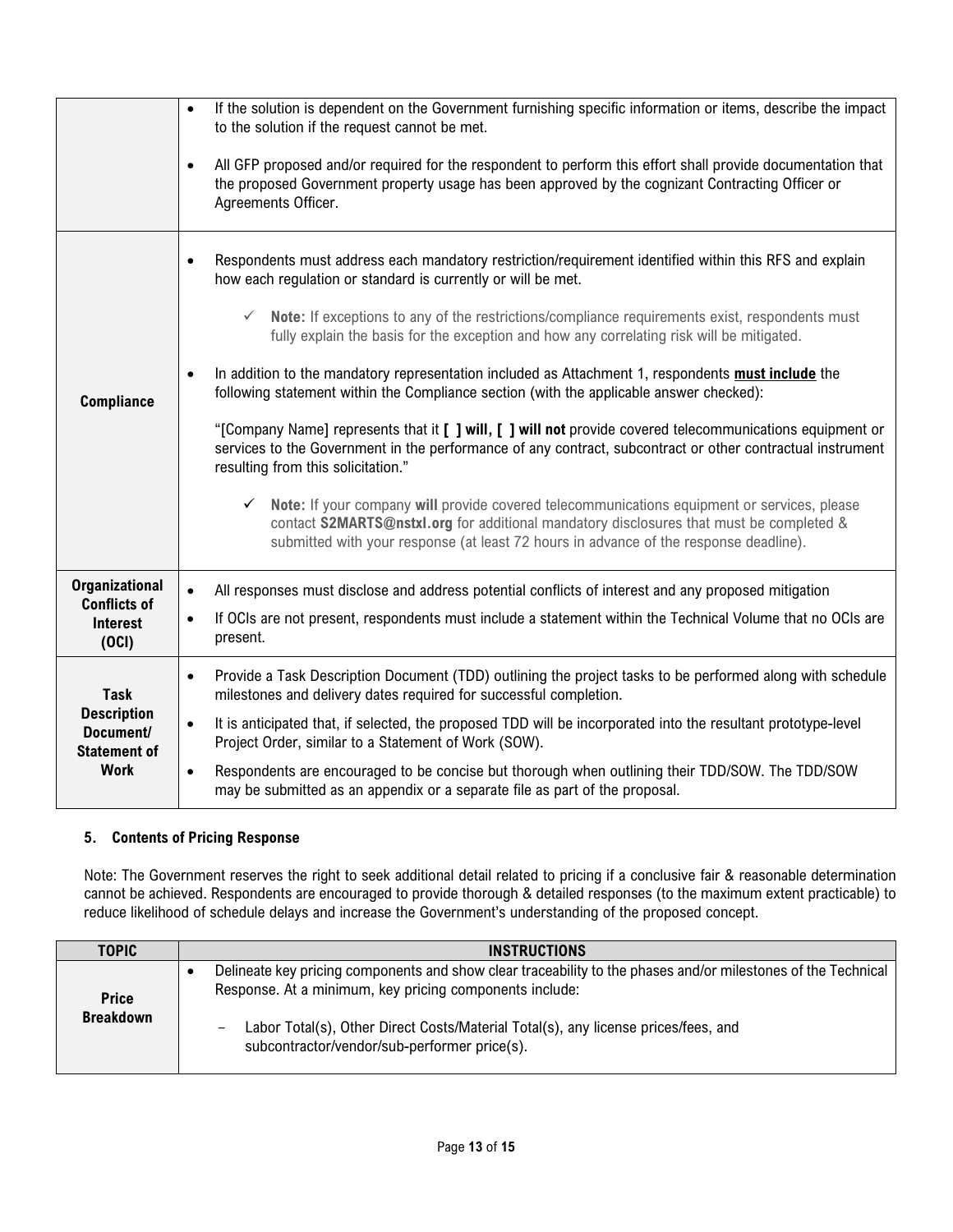|                                                                  | Data should must be organized & clearly identified by technical objective, milestone, and/or phase proposed<br>$\bullet$<br>(if phasing is applicable).                                                                                                                            |
|------------------------------------------------------------------|------------------------------------------------------------------------------------------------------------------------------------------------------------------------------------------------------------------------------------------------------------------------------------|
| <b>Supporting</b><br><b>Narrative</b>                            | Include a brief narrative that explains your pricing structure and maps the proposed prices to the solution's<br>$\bullet$<br>technical approach.                                                                                                                                  |
| Payable<br><b>Milestone</b><br><b>Schedule</b>                   | The overall total price should be divided among severable increments that align to a proposed milestone<br>$\bullet$<br>payment schedule. Milestones are not required to match actual expenditures but should realistically align to<br>the effort expended or products delivered. |
|                                                                  | If assistance is needed, please contact our team.                                                                                                                                                                                                                                  |
| <b>Innovation &amp;</b><br><b>Scalability</b><br>(if applicable) | Any additional features or beneficial capabilities that extend beyond the currently requested technical<br>$\bullet$<br>objectives shall be separately priced for the Government's consideration.                                                                                  |
| Price Impacts of<br><b>Data Assertions</b><br>(if applicable)    | If limited or restricted rights are being asserted within the response, provide a table that includes prices if the<br>$\bullet$<br>Government elects to purchase increased level of rights.                                                                                       |
| <b>Supporting</b><br><b>Information</b>                          | Inclusion of supporting information, such as a Basis of Estimate, may substantially expedite evaluation of<br>your response.                                                                                                                                                       |

## **F. Solution Review & Assessment**

Compliant responses will be evaluated with consideration given to:

#### **Demonstrated understanding and overall technical merit of the response;**

#### **Feasibility of implementation; and,**

#### **Total project risk (related to technical focus areas, price, schedule and/or compliance)**

- The Government will evaluate the degree to which the proposed solution provides a thorough, flexible, and sound approach in response to the prototype technical objectives. While the technology objectives are of significant importance, responses will be considered as a whole.
- The Government will select the prototype-level performer and award this project, via NSTXL, to the respondent(s) whose solution is assessed to be the most advantageous to the Government, when price, schedule, technical potential, level of data rights, and other factors are considered. The Government reserves the right to award to a respondent that does not meet all the requirements of the RFS.
- The Government reserves the right to reject a submission and deem it ineligible for consideration if the response is incomplete and/or does not clearly provide the requested information.
- Debriefings will not be provided.

#### **G. Additional Project Information**

• Acceptable responses not selected for the immediate award will be retained by NSTXL & the Government for possible future execution and funding. The non-selected proposals will be considered as viable alternatives for up to 36 months. If a proposal (that was not previously selected) is determined to be a suitable alternative, the company will be contacted to discuss any proposal updates and details of a subsequent project award.